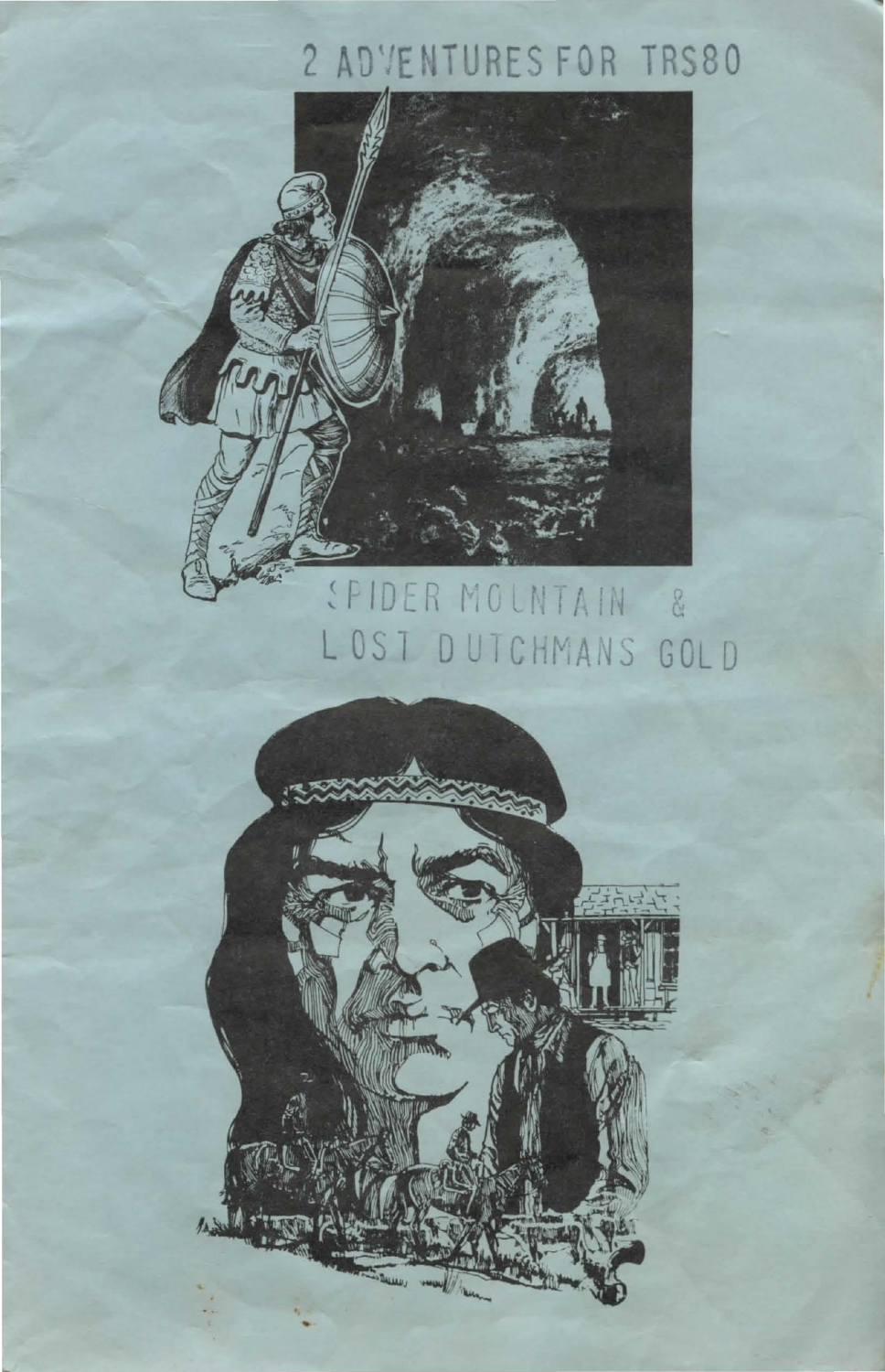## WELCOME TO ADVENTURE

ADVENTURE is more, much more than a computergame. It is a puzzle, a compustory, and a close encounter with the unknown, all rolled up in one fantastic simulation. The computer becomes your senses, sometimes even gives you glimpses into otherwise hidden situations that could be your undoing.

As your simulacrum in the world of your ADVENTURE, the computer does your bidding. It accepts your commands in two word english (common tounge) phrases. Consisting of ACTION, (go, get, put, feed), and OBJECTIVE, (east, west, door, table), the COMMAND phase inputs your directives in a form the computer understands.

The computer executes your directive and then tells you what the results of the action has been. The report consists of WHERE your movement has brought you, WHAT you see at this location HOW you can move to a new location by displaying OBVIOUS EXITS. Example: You are in a carpeted room. YOU SEE a table, chairs, door. OBVIOUS EXITS ARE north.

You can GO NORTH, GO DOOR, GO TABLE as movement commands. *¥ou* can EXAMINE anything visible or SAY any word that

might be available as the gane has gone so far. READ books or papers as you see them. DIG if you have the tools and some dirt and above all be VERY VERY ATTENTIVE. Details that could seem unimportant could cost you the game.

LOGIC is your best friend when playing ADVENTURE. If it isn't LOGICAL, within the laws the author has established in his world, then it likely won't work. EXAMPLE; "EXAMINE RACCOON" brings the response "IT IS A FURRY LITTLE ANIMAL". There are other furry little animals besides raccoons, don't assume a RACCOON is the only LOGICAL beastie he could be. Authors like to shape things thier own way but they must do it LOGICLY for thier own protection, otherwise, angry letters ensue.

ADVENTURE is, as the name implies, an impossible mission that you must embark upon. For your simulacrum to survive, YOU must employ all the wits and logical deduction you have, solve the puzzle and move him to safety. There is danger at every turn and treasure to reward the winner.

So GOOD LUCK with your ADVENTURE. May your trial be littered with gold